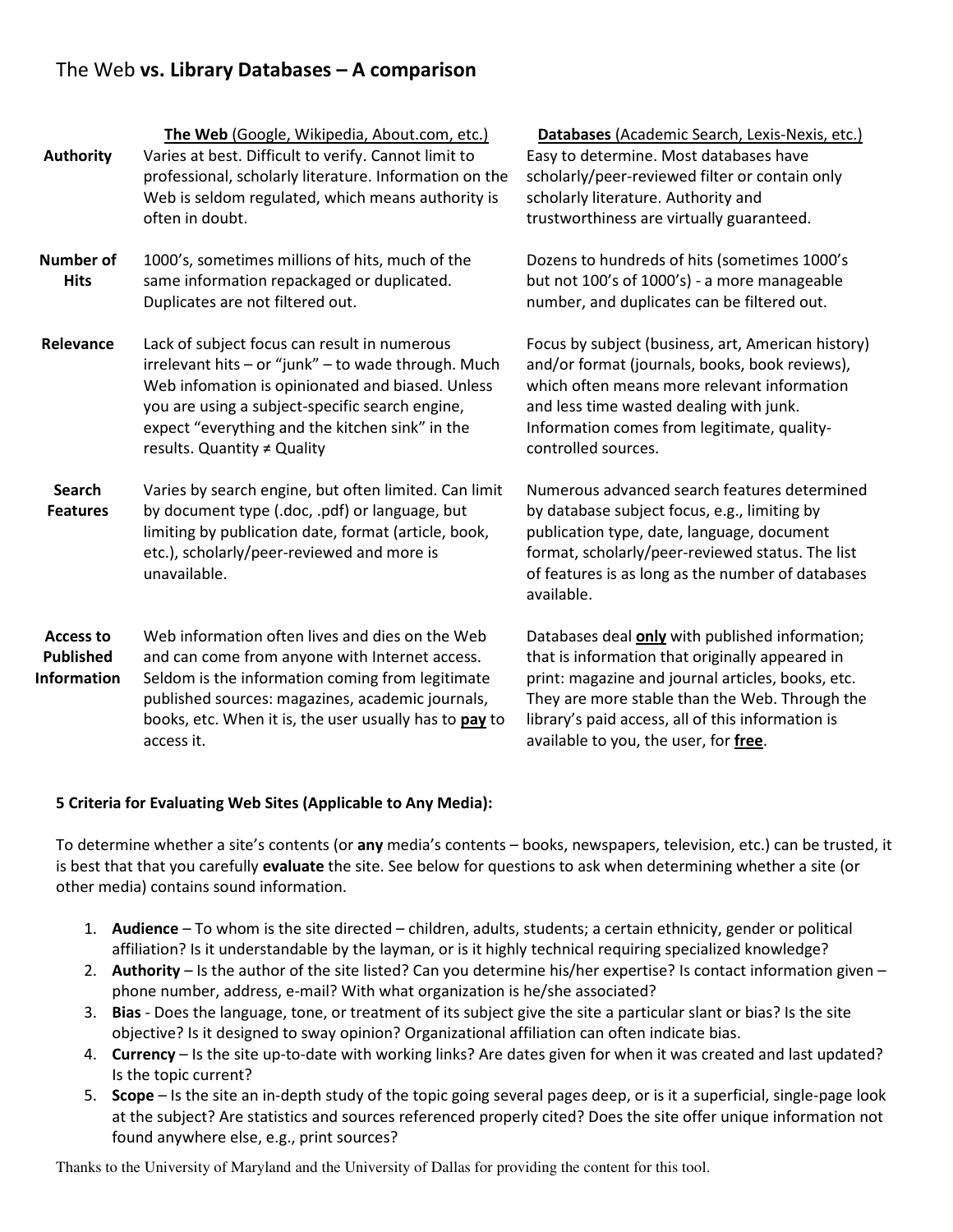#### Peer-Reviewed or Scholarly Journals vs. Magazines: What's the difference?

One of the main reasons researchers turn to databases is to have the ability to search for peer-reviewed articles. The following briefly explains how peer-reviewed articles differ from popular articles.

| Popular Magazines (Time, People, etc.)                  | Scholarly/Peer Reviewed Journals (Journal of the                                    |
|---------------------------------------------------------|-------------------------------------------------------------------------------------|
|                                                         | <b>American Medical Associaion, etc.)</b>                                           |
| Intended for a general audience.                        |                                                                                     |
|                                                         | Intended for an audience with knowledge in the field.                               |
| Articles written by journalists who may or may not have |                                                                                     |
| special training in what they are writing about.        | Articles are written by scholars, whose names are listed<br>along with credentials. |
| Articles do not have footnotes.                         |                                                                                     |
|                                                         | Articles are footnoted and list sources used.                                       |
| For Profit.                                             |                                                                                     |
|                                                         | Usually not for profit.                                                             |
| Not Peer-reviewed.                                      |                                                                                     |
|                                                         | Peer-reviewed.                                                                      |
|                                                         |                                                                                     |

#### How do I find peer-reviewed articles and journals?

Use a scholarly database rather than a general database (Historical Abstracts vs. Academic Search).

When available, limit to scholarly/peer-reviewed journals when you search your database.

Check in Ulrichsweb (library database) to see if the journal you want is peerreviewed.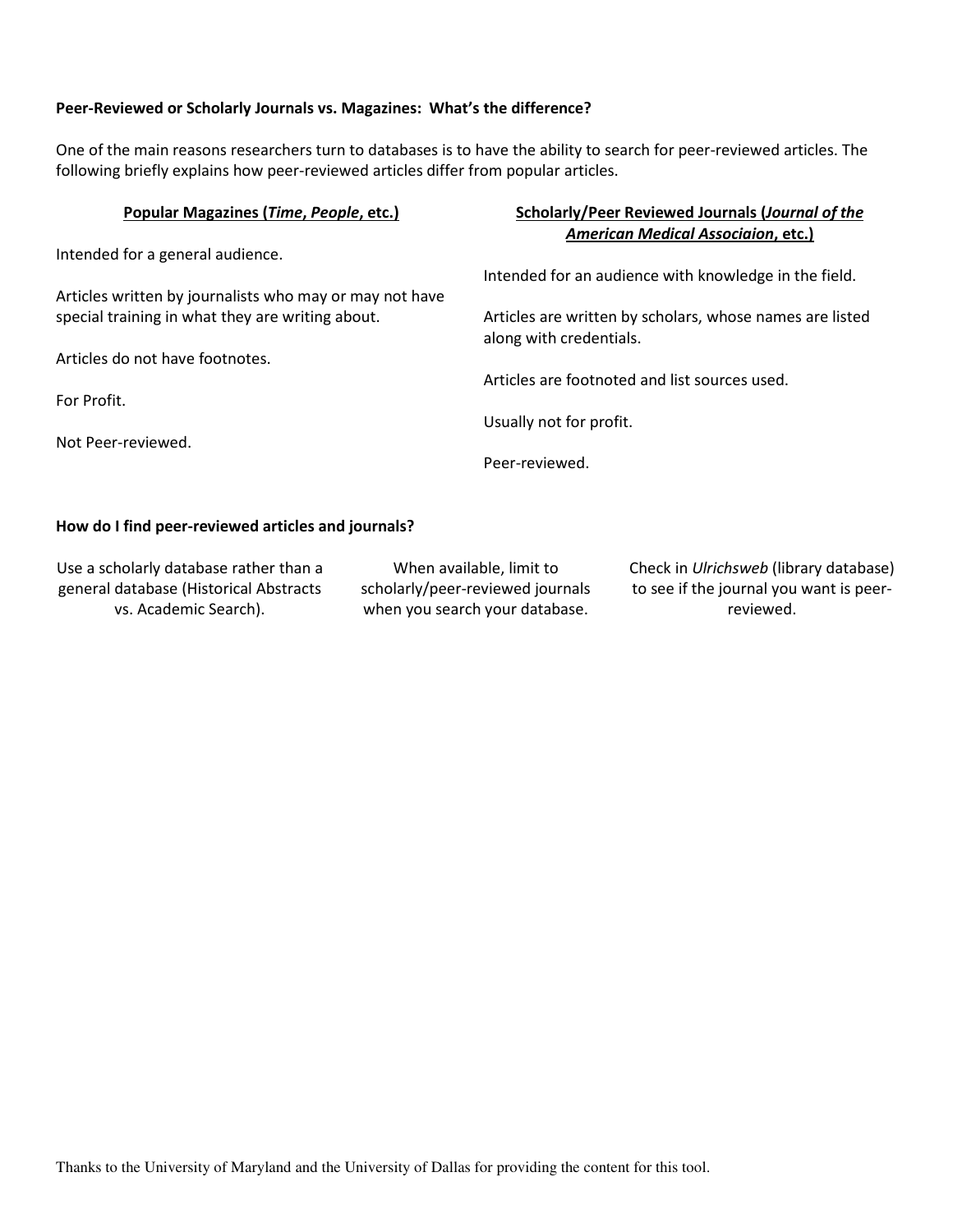# Web Page Evaluation Checklist

Use this checklist when evaluating materials you find on the web.

What is the URL or Web address of the Web site you are evaluating?

http://

What is the title of the Web site?

## I. AUTHORITY AND ACCURACY

It is important to find out who is the author and what are the author's qualifications or expertise, in order to determine the credibility and reliability of the information you find on the website.

Who is the author of the Web site?

What part of the URL (Web address) gave you clues about authorship? Check all that apply:

| (.com) a company                        | (.org) non-profit organization            |
|-----------------------------------------|-------------------------------------------|
| (.edu) academic institution             | (.uk) country sponsored site              |
| (.gov) U.S. Government agency $\square$ | (www.jamieoliver.com) a personal Web page |
| (.mil) U.S. military site               | Other? Please describe:                   |
| (.net) network of computers             |                                           |

What are the qualifications of the author or group that created the site?

### II. PURPOSE AND CONTENT

Determine the purpose of the Web site by looking closely at the content of the information. Some sites provide links to information about our organization or a Mission Statement, detailing the purpose in creating the Web site, while the purpose of others might not be obvious at first.

What is the purpose of the Web page or site? Check all that apply:

- П a personal Web page.
- П a company or organization Web site.
- a forum for educational/public service information.
- a forum for scholarly/research information.
- П for entertainment.
- П an advertisement or electronic commerce.